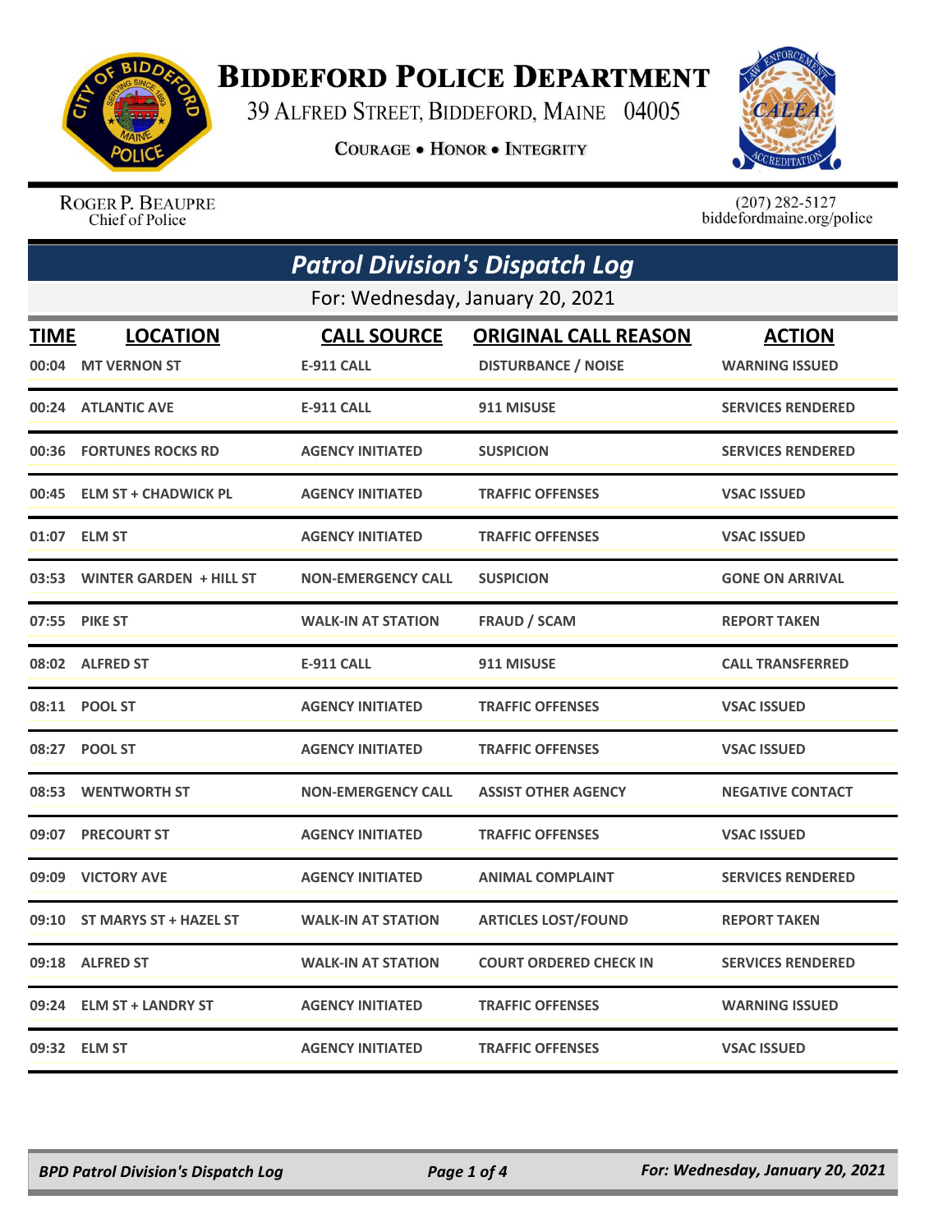**TIME LOCATION CALL SOURCE ORIGINAL CALL REASON ACTION**

**09:45 ELM ST NON-EMERGENCY CALL VEHICLE CRASH - POLICE ONLY SERVICES RENDERED**

**OFFENDER: HALEY M SENECAL ............... AGE: 31 ............... RESIDENT OF: ARUNDEL, ME**

CHARGE: OPERATING WHILE LICENSE SUSPENDED OR REVOKED-OUI CHARGE: VIOLATING CONDITION OF RELEASE

| 09:47 HILLS BEACH RD         | <b>E-911 CALL</b>         | 911 MISUSE                       | <b>SERVICES RENDERED</b>     |
|------------------------------|---------------------------|----------------------------------|------------------------------|
| <b>10:21 PIKE ST</b>         | <b>NON-EMERGENCY CALL</b> | <b>DOMESTIC COMPLAINTS</b>       | <b>REPORT TAKEN</b>          |
| 10:22 MORIN ST + PRECOURT ST | <b>AGENCY INITIATED</b>   | <b>TRAFFIC OFFENSES</b>          | <b>VSAC ISSUED</b>           |
| 10:50 ALFRED ST              | <b>AGENCY INITIATED</b>   | <b>TRAFFIC OFFENSES</b>          | <b>VSAC ISSUED</b>           |
| 11:11 ALFRED ST              | <b>AGENCY INITIATED</b>   | <b>TRAFFIC OFFENSES</b>          | <b>WARNING ISSUED</b>        |
| 11:24 CLEAVES ST             | <b>NON-EMERGENCY CALL</b> | <b>CHECK WELFARE</b>             | <b>NEGATIVE CONTACT</b>      |
| 11:28 ALFRED ST              | <b>WALK-IN AT STATION</b> | <b>COURT ORDERED CHECK IN</b>    | <b>SERVICES RENDERED</b>     |
| 11:31 ALFRED ST              | <b>AGENCY INITIATED</b>   | <b>TRAFFIC OFFENSES</b>          | <b>WARNING ISSUED</b>        |
| 11:34 PARKER RIDGE RD        | <b>NON-EMERGENCY CALL</b> | <b>ANIMAL COMPLAINT</b>          | <b>SERVICES RENDERED</b>     |
| 11:42 ALFRED ST              | <b>AGENCY INITIATED</b>   | <b>TRAFFIC OFFENSES</b>          | <b>VSAC ISSUED</b>           |
| 11:44 HILLS BEACH RD         | <b>NON-EMERGENCY CALL</b> | <b>THEFT</b>                     | <b>REPORT TAKEN</b>          |
| 11:53 ALFRED ST              | <b>NON-EMERGENCY CALL</b> | <b>RECOVERED STOLEN PROPERTY</b> | <b>SERVICES RENDERED</b>     |
| 11:59 ELM ST                 | <b>AGENCY INITIATED</b>   | <b>TRAFFIC OFFENSES</b>          | <b>VSAC ISSUED</b>           |
| 12:42 MAY ST                 | <b>AGENCY INITIATED</b>   | <b>TRAFFIC OFFENSES</b>          | <b>WARNING ISSUED</b>        |
| 12:42 GRANITE ST             | <b>NON-EMERGENCY CALL</b> | <b>PAPERWORK</b>                 | <b>SERVICES RENDERED</b>     |
| 12:42 WELLS PL               | <b>NON-EMERGENCY CALL</b> | <b>PAPERWORK</b>                 | <b>SERVICES RENDERED</b>     |
| 12:51 MAY ST                 | <b>AGENCY INITIATED</b>   | <b>TRAFFIC OFFENSES</b>          | <b>VSAC ISSUED</b>           |
| 13:06 MAY ST                 | <b>AGENCY INITIATED</b>   | <b>TRAFFIC OFFENSES</b>          | <b>VSAC ISSUED</b>           |
| 13:15 FRANKLIN ST            | E-911 CALL                | <b>CHECK WELFARE</b>             | <b>SERVICES RENDERED</b>     |
| 13:15 FRANKLIN ST            | <b>AGENCY INITIATED</b>   | <b>CHECK WELFARE</b>             | <b>TRANSPORT TO HOSPITAL</b> |
| 13:20 SOUTH ST               | <b>NON-EMERGENCY CALL</b> | <b>ANIMAL COMPLAINT</b>          | <b>SERVICES RENDERED</b>     |
| 13:21 MAY ST                 | <b>AGENCY INITIATED</b>   | <b>TRAFFIC OFFENSES</b>          | <b>WARNING ISSUED</b>        |

*BPD Patrol Division's Dispatch Log Page 2 of 4 For: Wednesday, January 20, 2021*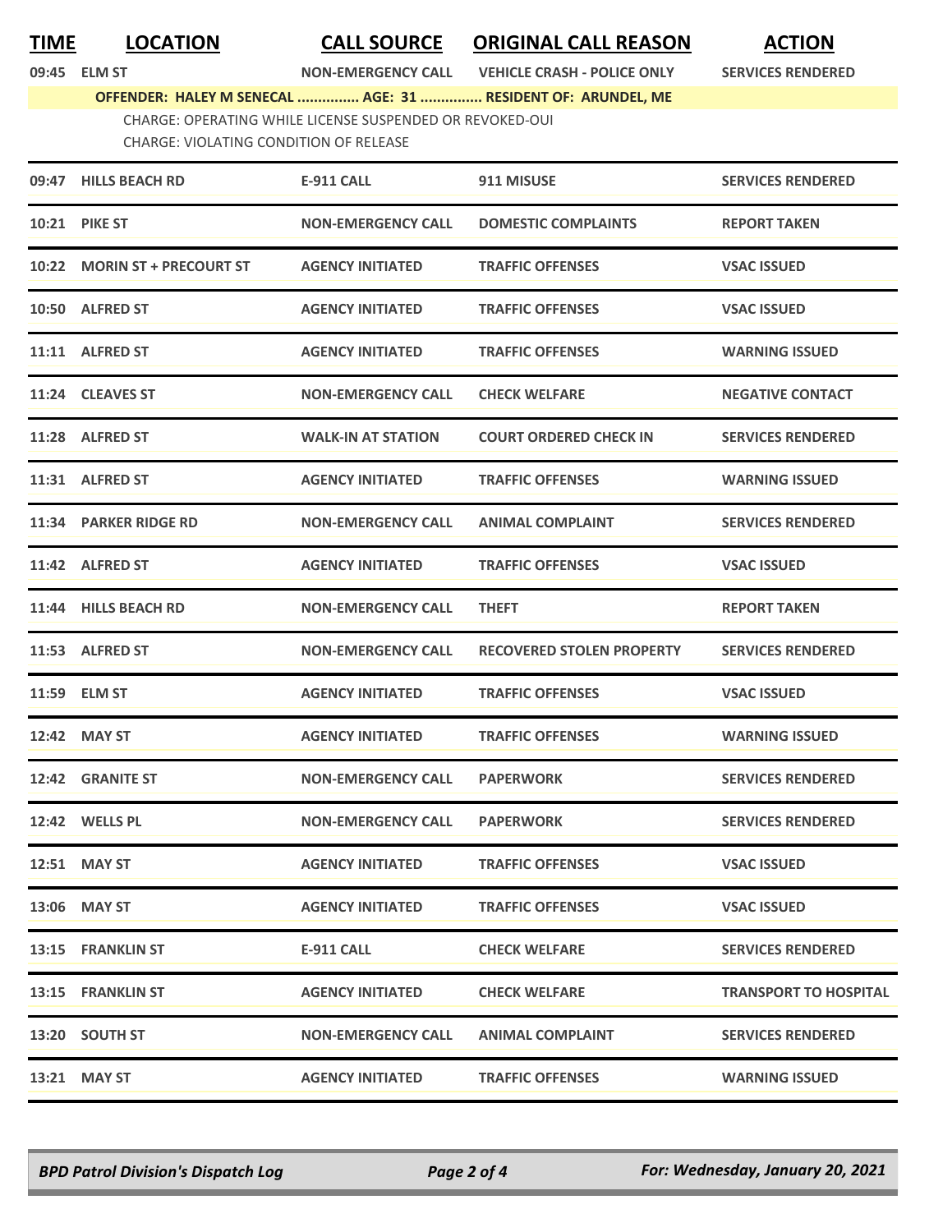| <b>TIME</b> | <b>LOCATION</b><br>13:38 SOUTH ST + ELM ST | <b>CALL SOURCE</b><br><b>E-911 CALL</b> | <b>ORIGINAL CALL REASON</b><br><b>DISTURBANCE / NOISE</b> | <b>ACTION</b><br><b>REPORT TAKEN</b> |
|-------------|--------------------------------------------|-----------------------------------------|-----------------------------------------------------------|--------------------------------------|
|             | 13:43 SHOPS WAY                            | <b>E-911 CALL</b>                       | 911 MISUSE                                                | <b>DISPATCH HANDLED</b>              |
|             | 13:45 SHOPS WAY                            | <b>E-911 CALL</b>                       | 911 MISUSE                                                | <b>DISPATCH HANDLED</b>              |
|             | <b>14:01 HILL ST</b>                       | <b>AGENCY INITIATED</b>                 | <b>TRAFFIC OFFENSES</b>                                   | <b>VSAC ISSUED</b>                   |
|             | 14:06 HILL ST + WEST ST                    | <b>AGENCY INITIATED</b>                 | <b>ANIMAL COMPLAINT</b>                                   | <b>SERVICES RENDERED</b>             |
|             | 14:29 GRANITE ST                           | <b>NON-EMERGENCY CALL</b>               | <b>PARKING COMPLAINT</b>                                  | <b>PARKING TICKET ISSUED</b>         |
| 14:45       | <b>LAMOTHE AVE</b>                         | <b>NON-EMERGENCY CALL</b>               | <b>CIVIL COMPLAINT</b>                                    | <b>CIVIL COMPLAINT</b>               |
|             | 15:21 MAY ST                               | <b>E-911 CALL</b>                       | <b>CHECK WELFARE</b>                                      | <b>SERVICES RENDERED</b>             |
|             | 15:37 ALFRED ST + CLARK ST                 | <b>AGENCY INITIATED</b>                 | <b>TRAFFIC OFFENSES</b>                                   | <b>WARNING ISSUED</b>                |
| 15:47       | <b>ELM ST</b>                              | <b>AGENCY INITIATED</b>                 | <b>TRAFFIC OFFENSES</b>                                   | <b>WARNING ISSUED</b>                |
|             | 15:59 MAY ST + DARTMOUTH ST                | <b>AGENCY INITIATED</b>                 | <b>TRAFFIC OFFENSES</b>                                   | <b>WARNING ISSUED</b>                |
|             | 16:01 SOUTH ST                             | <b>NON-EMERGENCY CALL</b>               | <b>CHECK WELFARE</b>                                      | <b>SERVICES RENDERED</b>             |
|             | 16:26 ELM ST                               | <b>AGENCY INITIATED</b>                 | <b>TRAFFIC OFFENSES</b>                                   | <b>WARNING ISSUED</b>                |
| 16:37       | <b>ALFRED ST</b>                           | <b>AGENCY INITIATED</b>                 | <b>TRAFFIC OFFENSES</b>                                   | <b>WARNING ISSUED</b>                |
|             | 16:55 ELM ST + DARTMOUTH ST                | <b>AGENCY INITIATED</b>                 | <b>TRAFFIC OFFENSES</b>                                   | <b>WARNING ISSUED</b>                |
|             | 17:01 MAY ST                               | <b>NON-EMERGENCY CALL</b>               | <b>DISTURBANCE / NOISE</b>                                | <b>REPORT TAKEN</b>                  |
|             | 17:13 GRAHAM ST                            | <b>E-911 CALL</b>                       | <b>DISTURBANCE / NOISE</b>                                | <b>SERVICES RENDERED</b>             |
|             | 17:23 ELM ST                               | <b>AGENCY INITIATED</b>                 | <b>TRAFFIC OFFENSES</b>                                   | <b>WARNING ISSUED</b>                |
|             | 17:33 ELM ST                               | <b>AGENCY INITIATED</b>                 | <b>TRAFFIC OFFENSES</b>                                   | <b>WARNING ISSUED</b>                |
|             | 17:55 ALFRED ST                            | <b>NON-EMERGENCY CALL</b>               | <b>COURT ORDERED CHECK IN</b>                             | <b>DISPATCH HANDLED</b>              |
|             | 18:09 GOVE ST                              | <b>E-911 CALL</b>                       | 911 MISUSE                                                | <b>SERVICES RENDERED</b>             |
|             | 18:12 WELLS PL                             | <b>AGENCY INITIATED</b>                 | <b>PAPERWORK</b>                                          | <b>SERVICES RENDERED</b>             |
|             | 18:31 GRANITE ST                           | <b>AGENCY INITIATED</b>                 | <b>PAPERWORK</b>                                          | <b>PAPERWORK NOT SERVED</b>          |
|             | 18:54 ALFRED ST                            | <b>NON-EMERGENCY CALL</b>               | <b>COURT ORDERED CHECK IN</b>                             | <b>DISPATCH HANDLED</b>              |
|             | 19:19 BEACH HOUSE LN                       | <b>AGENCY INITIATED</b>                 | TRESPASSING                                               | <b>FIELD INTERVIEW</b>               |

*BPD Patrol Division's Dispatch Log Page 3 of 4 For: Wednesday, January 20, 2021*